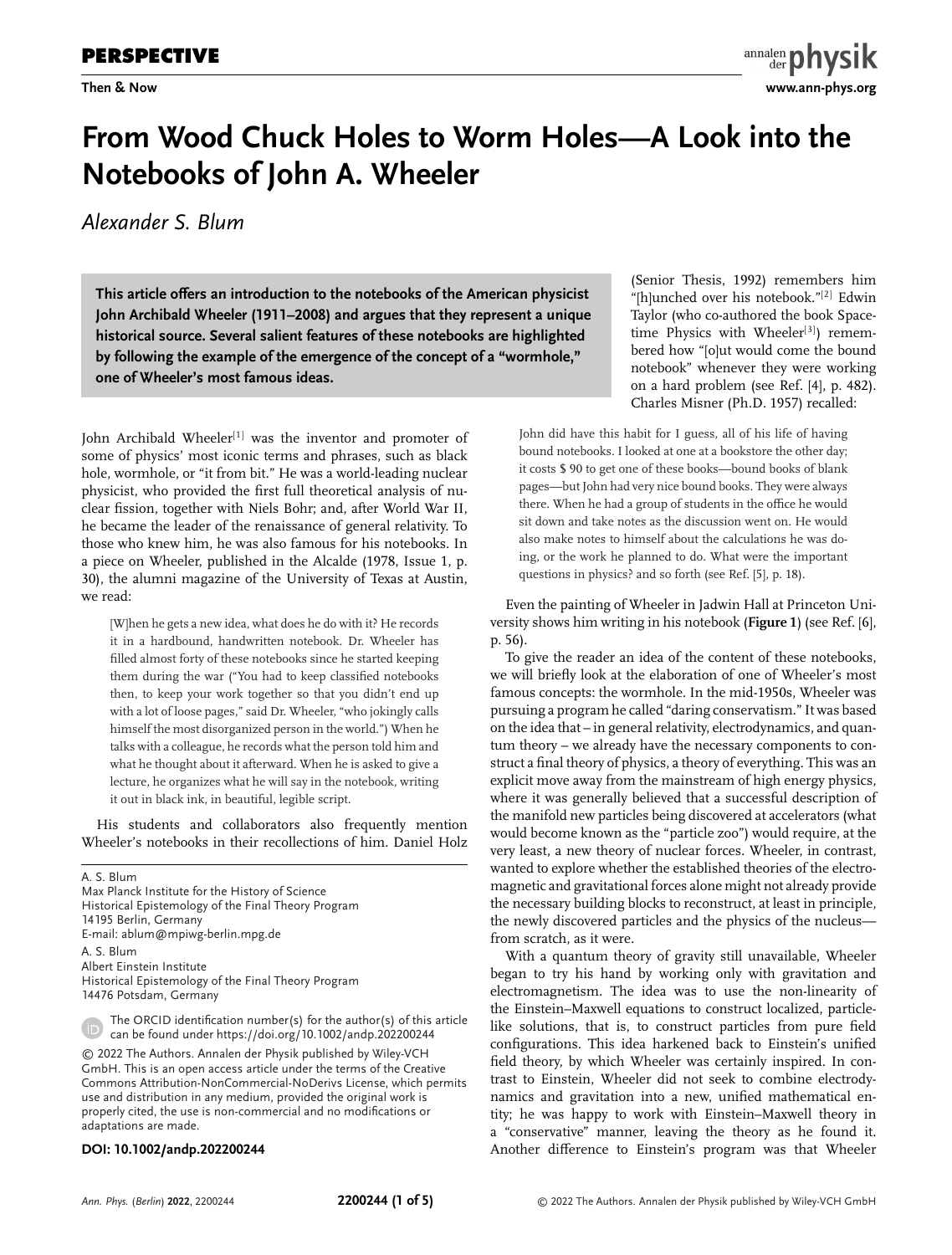

**Figure 1.** John Wheeler and his notebook in 1989 at his summer home on High Island, Maine, painted by Everett Raymond Kinstler. Reproduced with permission. Copyright 1989, Estate of Everett Raymond Kinstler.

ultimately anticipated the construction of a quantum theory. This made the construction of particles from fields more of a proof of principle, rather than an actual physical hypothesis; any discrepancy (especially quantitative ones) between the particles constructed in this way and the particles actually observed in experiment could be interpreted as arising from the neglect of quantum effects.[7]

The first particle-like entity that Wheeler constructed in this manner was the gravitational-electromagnetic entity (geon), an (approximately) localized and stable solution to the Einstein– Maxwell equations, whose condensed energy could be interpreted as the mass of a particle; mass without mass, in Wheeler's words. But these particles, solutions of the source-free field equations, did not carry any charge. In a long paper on geons,<sup>[8]</sup> received by the Physical Review on 8 September 1954, Wheeler also gave a brief sketch on how one might obtain charge without charge: by having electric field lines apparently emerging from a point in space (like a charge), when in fact they continued through a tunnel in a space-time that is not simply connected and re-emerged at some other, distant point in space, simulating a charge of opposite sign.

The idea of a tunnel connecting two distant points in space will be familiar to the contemporary reader. But while such wormholes are nowadays known primarily as physics-inspired portals for fast intergalactic travel in sci-fi movies and novels, they originated in Wheeler's thinking as potential models of elementary

charged particles. The idea of using spatiotemporal tunnels as particle models was not entirely new: Albert Einstein and Nathan Rosen had proposed a similar idea some 20 years earlier;[9] but their "bridges" had connected two different universes (rather than two distant points in the same one) and had not contained electromagnetic field lines.

In the geon paper, Wheeler had not fleshed out this model, nor had he given it a name. But one can track the further development of the idea through Wheeler's notebooks. In Wheeler's Relativity Notebook III, on page 63, we find an entry dated Saturday, 11 September (1954), shortly after completion of the geon paper. The entry is located on the "Ile de France," the ship on which Wheeler was traveling back from the United States after a visit to Europe. The peace and quiet of the transatlantic travel clearly provided Wheeler with ample time to think. And what makes Wheeler's notebooks such an intriguing historical resource is that he really thought with and through his notebooks, penning down his reflections in flowing (and perfectly legible) prose.

We can thus observe him reflecting again on his attempts to construct particles from classical general relativity and electrodynamics: "Recall picture of charge as connected with multiplyconnected space–time (geon picture)."<sup>[10]</sup> We can see him aware of the difficulties involved in trying to do things at a purely classical level at first: "Could also fear that tunnels can only sensibly be treated on q. mech. basis." And we see him brushing these worries away: "In spite of misgivings, make try."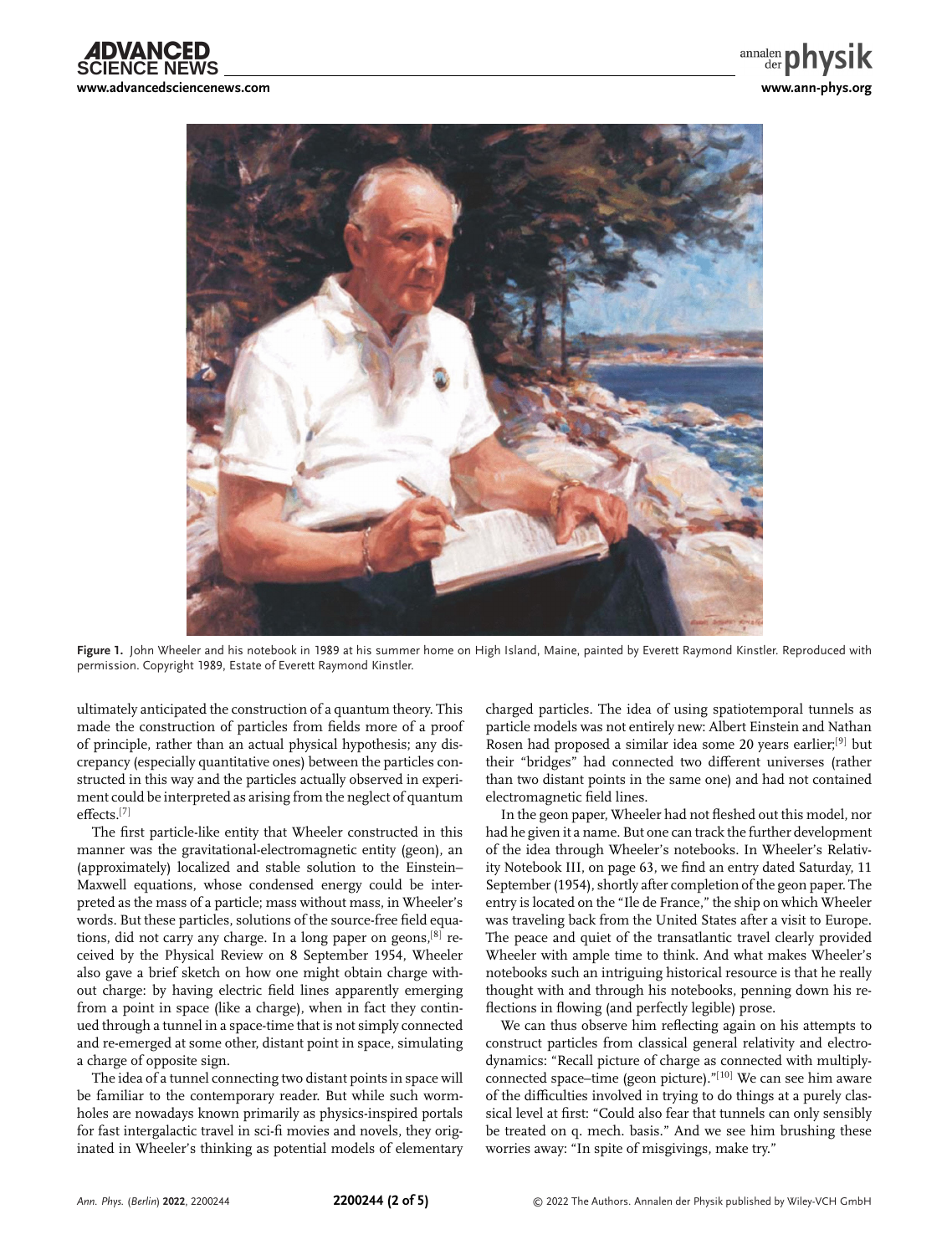**SCIENCE NEWS [www.advancedsciencenews.com](http://www.advancedsciencenews.com) [www.ann-phys.org](http://www.ann-phys.org)**

 $\frac{1}{\text{anialen}}$ 

Betti numbers and  $e^2/Gm^2$ <br>Recall that  $e^2/Gm^2 = 4.17 \times 10^{-42}$ , a square root of ... 63 Sot . 11 Sept. He de France Reall also that R = 0 for case where staiss energy tensor is entirely of electromagnetic entirely of electromagnetic confer south resume comments reall that in case of 2 dim - JR d(sung) with Betti numbers.<br>- at least in case of 2 dim - JR d(sung) with multiply --at least in case of Connected space. time (geom picture) picture of ne (geom picture). what R has to be for usual persons of etune. A few misquings at the start - (1) use sorted out the night combination of features to deal with on a purely classical basis? Coved floor not, because of pretence of mass, which we expect to con of considerations like those of weisshopf. But (2) Comed med. dasis. (3) Could fear that loop neutrino contai. betion to stares energy theser would change to that R=0. In spieg mings vings, make try: GM / c = M ~ 1 ( Sinstein theory ).  $\pi G N m/c^2 r \sim$ Combine:  $N^{\frac{12e^2}{mc^2}}\sim\frac{r}{10^{28}}$ <br>This combination for  $10^{13}$   $10^{28}$ <br>Combination that elementative m:  $2\pi$  (8)<sup>2</sup>/A):  $GN^{3/2}e^{2}/c^{4}r^{2} \sim 1$  $(C)$ I our approach is like that of man toging to build bridge out the of well of I with booths, great in number, but all shorted than draw of well; we keep going are in of well ; we keep going arou Activism general carvature of space her of woodshick holes and interesty of each of course her alarsdy have one such relation GNm / c r ~ 1 The question in whether (C) can also be deduced. To get somewhere on this soone.

**Figure 2.** Page from Wheeler's notebook *Relativity III* including a drawing of a "woodchuck hole." Reproduced with permission. Copyright 1954, American Philosophical Society Library.

The page also contains the first drawing by Wheeler of a wormhole, which he was, however, still calling a "woodchuck hole" at the time (**Figure 2**). But Wheeler was not yet trying to construct a woodchuck hole as a solution of the Einstein–Maxwell equations; instead he was trying to integrate them into cosmology. This was characteristic of Wheeler's approach, which very often tried to connect the macro- and the microphysical. In this case it meant trying to find a "relation between general curvature of space and number of woodchuck holes and 'intensity' of each hole," that is, between the size of the universe, the number of charged particles, and the elementary charge *e*.

Wheeler tried to find such a relation by drawing upon topological invariants (the number of woodchuck holes was connected to the Betti number) and the so-called large number relations first popularized by Arthur Eddington and Pauli Dirac, for example, the empirical observation that the square root of the number of particles in the observable universe is of the same order of magnitude as the ratio between electrostatic and gravitational force in the hydrogen atom, namely about  $10^{40}$ . $^{[11]}$  This was a strange brew, and it is hardly surprising that Wheeler did not succeed. But while the ideas that Wheeler was trying out in his notebooks often seem crazy—crazier even than the ones he published—one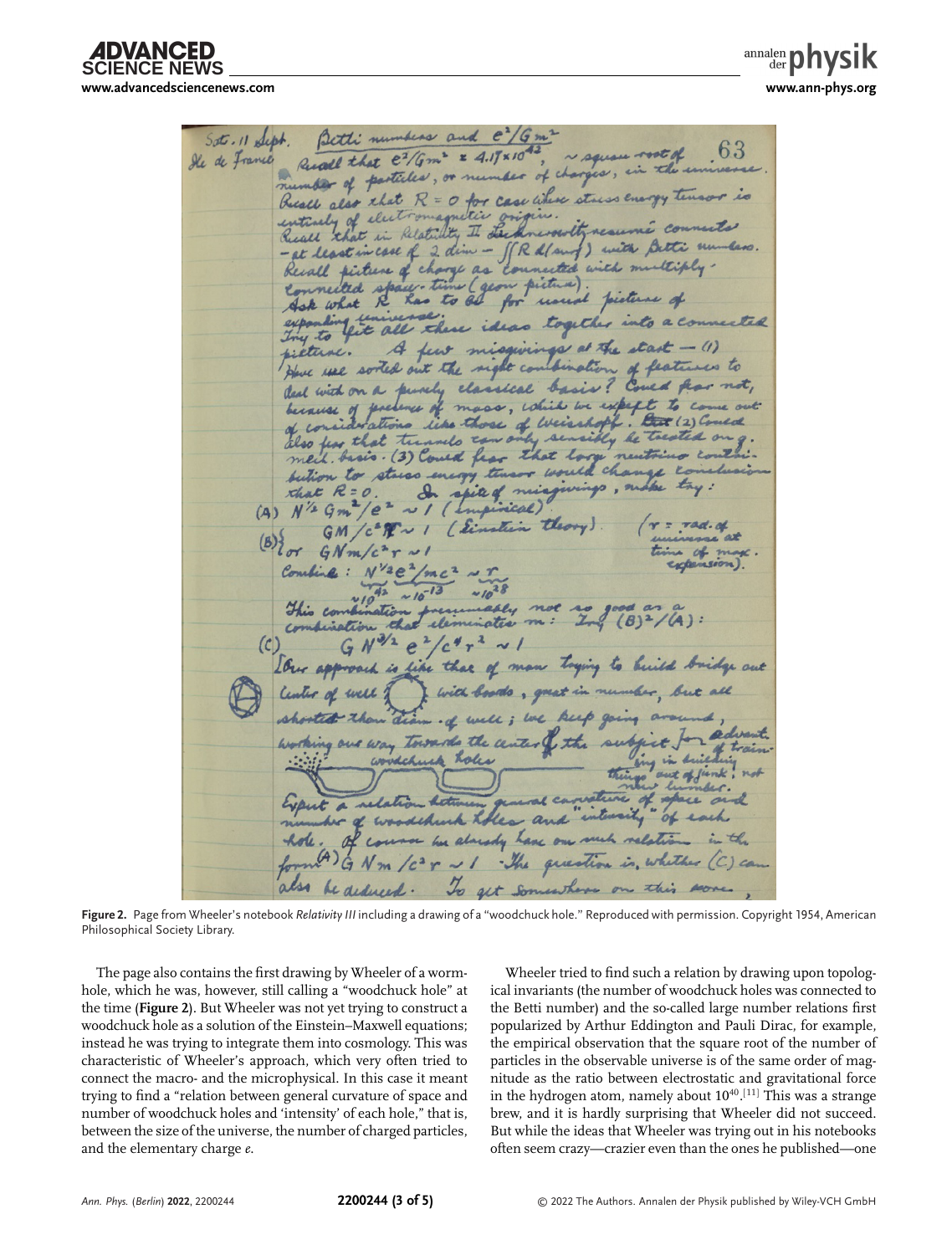sees here quite impressively Wheeler's ability to connect apparently unrelated fields of knowledge. And while these connections often did not produce immediate results, they often proved to be very fruitful in the long run, as was the case for the connection between mathematical topology and field theory that Wheeler was pioneering here.

We can also observe an essential element of Wheeler's eclectic approach: the intellectual milieu of postwar Princeton, replete with refugees from Europe, such as Einstein. There is hardly a notebook entry without reference to some Princeton colleague, and this one is no exception, with Wheeler remarking: "To get somewhere on this score, need better idea of Betti number relations. See book by Bochner and collaborators" —a reference to the book *Curvature and Betti Numbers* by Salomon Bochner and Kentaro Yano,<sup>[12]</sup> the former having joined Princeton in 1933 after being forced out of his position at the University of Munich by the Nazis.

Wheeler was always pursuing many different, and often even contradictory, ideas in parallel. So one has to page a bit further for the woodchuck holes to resurface again. On page 113, we find another brief woodchuck hole calculation, which ends, however, just as inconclusively as the first one. A few pages on, we see a first mathematical breakthrough and it comes from a source, whose importance to Wheeler's thinking is highlighted by the notebooks time and again: his students. Wheeler was famous for his mentoring activity<sup>[6]</sup> and he was also a master at making use of his students' special abilities. Glued in between page 116 and 117, we find a typescript manuscript (dated 13 December 1954) by Wheeler's Ph.D. student Charles Misner, an expert in modern mathematics. It is a mathematical study of the simplest possible wormhole, a wormhole without a universe attached to it, that is—this wormhole closes in on itself and is really just a toroidal universe with electromagnetic field lines circling around it. Misner attempted to establish whether such a Wormhole could be a solution of the Einstein–Maxwell equations.

This calculation remained inconclusive (like many in Wheeler's notebooks). But more inspirational than Misner's concrete calculations on this toy wormhole were the new mathematical tools that he introduced to Wheeler. After another long lull, we find insert on page 209, apparently typed by Wheeler. It is dated 13 November 1955 and is entitled: "Questions incited by Charles Misner's nice way (based on Cartan) of putting the mathematics of general relativity," a reference to the formulation of general relativity in terms of differential forms.[13] The list of questions also includes one on finding conserved fluxes through a tunnel, and this question also contains the first recorded use of the term "worm hole," though still written as two words.

This renaming coincides with a great intensification of Wheeler's work on wormholes in the notebooks, culminating in a joint paper with Misner.<sup>[14]</sup> Soon we see Wheeler worrying about more detailed wormhole questions, such as travel through them; though as a problem, not as an opportunity. On 11 February 1956 (page 246), he noted an issue his student Peter Putnam had alerted him to:

[M]omentum flowing into one worm hole may come out another one in entirely different direction. Apparent violation of law of conservation of linear momentum, no to mention angular momentum. But field eq[uatio]ns that govern everything permit no violation. Therefore we know that there must be something like a recoil of the walls or generation of grav[itatio]n[a]l wave or similar effect that makes linear [and] ang[ular] mom[entum] come out OK. Would be most interesting to analyze this recoil effect.

The problem of transport through wormholes would occupy Wheeler for several years to come. While he would conclude that this was not a problem, that not even light signals could travel through a wormhole,<sup>[15]</sup> he ultimately abandoned the idea of modeling particles with gravitational and electromagnetic fields around 1970.<sup>[16]</sup> But the concept of wormhole, now re-imagined as traversable portals, survived within science fiction (see Ref. [17] for an early example.), and in the 1980s the study of traversable wormholes (re-)entered the scientific discourse.<sup>[18]</sup> The wormhole is thus a perfect example of how a new concept emerged in Wheeler's thinking, was explored and tested from various angles in his notebooks, ultimately emerging (in spite of numerous inconclusive results) as an idea interesting and robust enough to henceforth lead a life of its own, even after Wheeler had lost interest in it.

I have here only provided a small glimpse at a short episode from Wheeler's notebooks. The notebooks have served as the basis for a number of in-depth historical investigations, for example, of how Wheeler came to work in general relativity in the first place,[7] of how in the 1970s he came to question the concept of physical law,<sup>[16]</sup> or even of Wheeler's multifaceted reception of the philosophy of Leibniz.[19] And physicists, too, should be able to profit from perusing Wheeler's notebooks, from his eclectic yet never aimless method or from his crazy yet never sterile ideas. Thankfully, the Library of the American Philosophical Society in Philadelphia, where Wheeler deposited his notebooks,<sup>[20]</sup> has begun digitizing the notebooks and making them freely available on their website. Now everyone can share the "wonderful experience" that used to be reserved for those few students who got to borrow one of Wheeler's notebooks for a few days (see Ref. [5], p. 18).

### **Acknowledgements**

Open access funding enabled and organized by Projekt DEAL.

### **Conflict of Interest**

The author declares no conflict of interest.

## **Keywords**

John Wheeler, wormholes, scientific notebooks, scientific creativity, general relativity

> Received: May 25, 2022 Published online:

<sup>[1]</sup> Wheeler (1911–2008) got his Ph.D. from Johns Hopkins in 1933. After several postdoctoral positions, in particular with Niels Bohr in